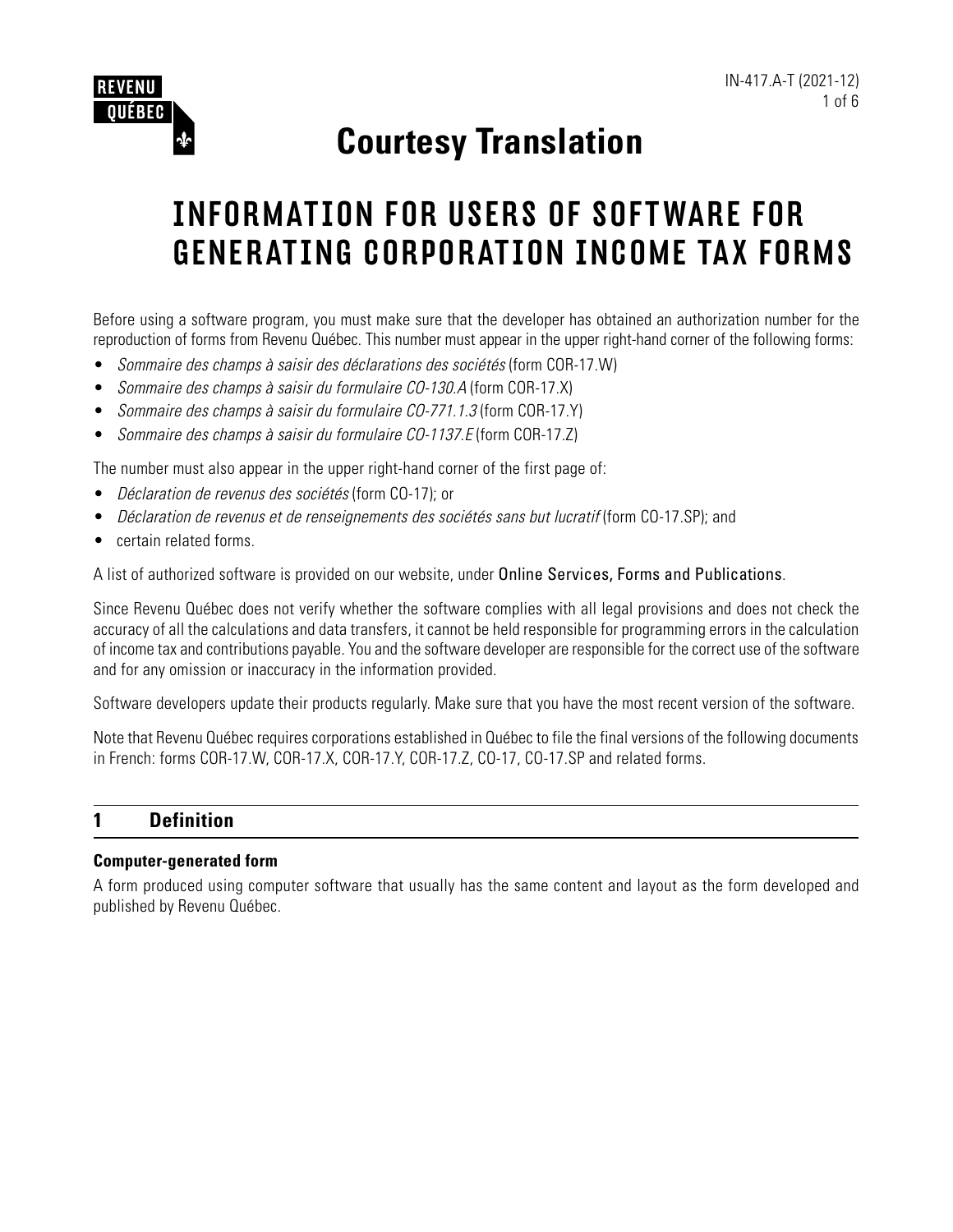# **2 Filing online**

#### **2.1 Requirements**

Corporations must file their income tax returns online if their gross income exceeds \$1 million. Insurance corporations, non-resident corporations and corporations that file their returns in a functional currency (i.e., in a currency other than Canadian dollars) are **exempt** from this obligation. Corporations that do not comply with this requirement are liable to a penalty of \$1,000.

Most software authorized by Revenu Québec allows you to file the income tax return and its related forms online, using the services available in My Account for businesses. Filing online has several advantages, including:

- acknowledgement when documents are received;
- quicker processing;
- online consultation of notices of assessment.

Note that corporations, **including insurance corporations**, can now file amended income tax returns online.

#### IMPORTANT

No software authorized by Revenu Québec allows a corporation to make a voluntary disclosure online to rectify its tax situation.

# **2.2 Filing**

A tax return may be filed online by a corporation's authorized representative or by a tax preparer.

#### **Authorized representatives**

A corporation's authorized representative has to register the corporation for My Account for businesses to be able to file a tax return online using authorized software.

#### **Tax preparers**

Tax preparers that file more than 10 corporation income tax returns are required to file online and are subject to a penalty if they do not.

A tax preparer can file a corporation's income tax returns using authorized software and the preparer's clicSÉQUR user code, the corporation's clicSÉQUR user code or the preparer's NetFile Québec access code.

# 2.2.1 clicSÉQUR

Preparers registered with clicSÉQUR can use their user code or the corporation's user code to file a corporation's income tax return.

If a preparer is not already registered for clicSÉQUR, the preparer can register using Revenu Québec's online services. To finalize registration, the preparer must also mail form LEW-1-V, clicSÉQUR and Services Offered by Government Departments and Agencies: Application for Registration, to Revenu Québec.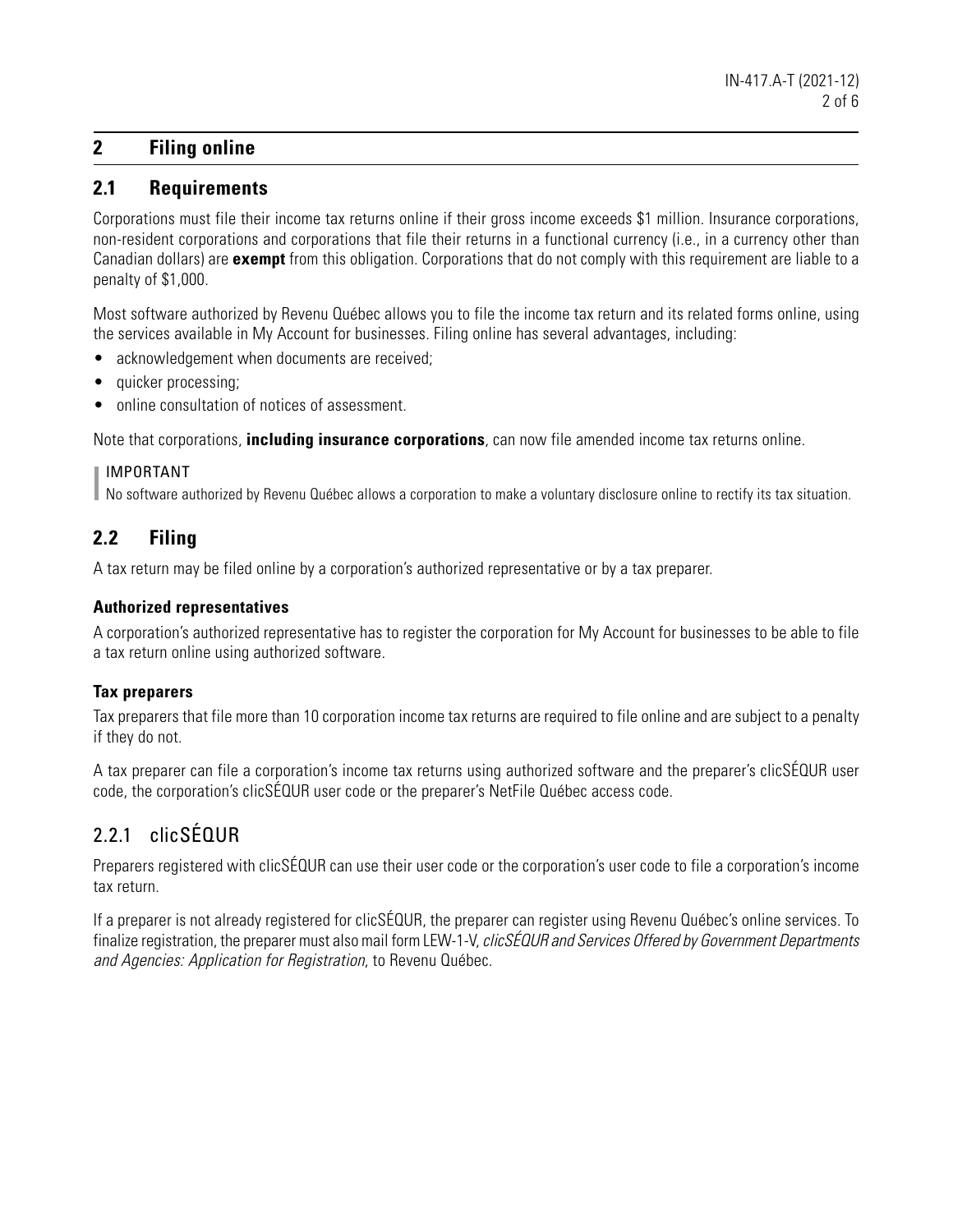To register as the person responsible for online services for the corporation, the preparer must also send Revenu Québec form LEW-2-V, clicSÉQUR and Services Offered by Government Departments and Agencies: Power of Attorney or Revocation of a Power of Attorney, along with one of the following documents:

- a resolution confirming that the corporation has authorized the preparer to register for clicSÉQUR as the person responsible for the corporation's online services;
- the corporation's by-laws;
- the corporation's articles of incorporation; or
- a unanimous shareholders agreement, if all director powers have been rescinded.

For more information, see the Online Services, Forms and Publications section of Revenu Québec's website.

# 2.2.2 NetFile Québec

Tax preparers registered with NetFile Québec are automatically authorized to file corporation income tax returns online.

A preparer that wants to register for NetFile Québec must first register for My Account for professional representatives. Revenu Québec will then send the preparer a NetFile Québec tax preparer number by secure email.

In order for a preparer to use NetFile Québec to file a corporation's income tax return, an authorized representative of the corporation must complete and sign two copies of form CO-1000.TE, Transmission par Internet de la déclaration de revenus d'une société. The corporation and preparer must each keep a copy for at least six years following the end of the taxation year covered by the form.

## **2.3 Documents to enclose with the online income tax return**

If you file an income tax return and also claim a tax credit online, you must attach a copy of any certificates, attestations or other documents relevant to the claim. These documents can be submitted as PDF files, depending on the features of the authorized software program used. **You do not need to provide printed copies.**

To see which documents you must enclose for each tax credit, consult the Businesses section of Revenu Québec's website.

#### NOTE

If the income tax return is filed online, you must complete and file the entire *General Index of Financial Information* (GIFI) (RC4088), including any notes, which is available from the Canada Revenue Agency.

You must keep the records and supporting documents showing any amount that must be deducted, withheld, collected or paid by a corporation under tax legislation. We may need access to these documents during an audit.

# **2.4 Remittance slip**

Certain software programs offer corporations that file their income tax returns online and have a balance due on line 444 the possibility of producing a remittance slip to pay the balance.

The slip is part of form COZ-1027.P, Paiement de l'impôt sur le revenu, de la taxe sur le capital, des droits d'immatriculation ou de la taxe compensatoire d'une société, and must be printed and sent to Revenu Québec by mail, along with the payment of the amount owing, unless the payment is made using the online payment services of the corporation's financial institution.

## **2.5 Information concerning online services or technical problems**

For more information about online services or for technical problems, call 1 866 423-3234 (toll-free).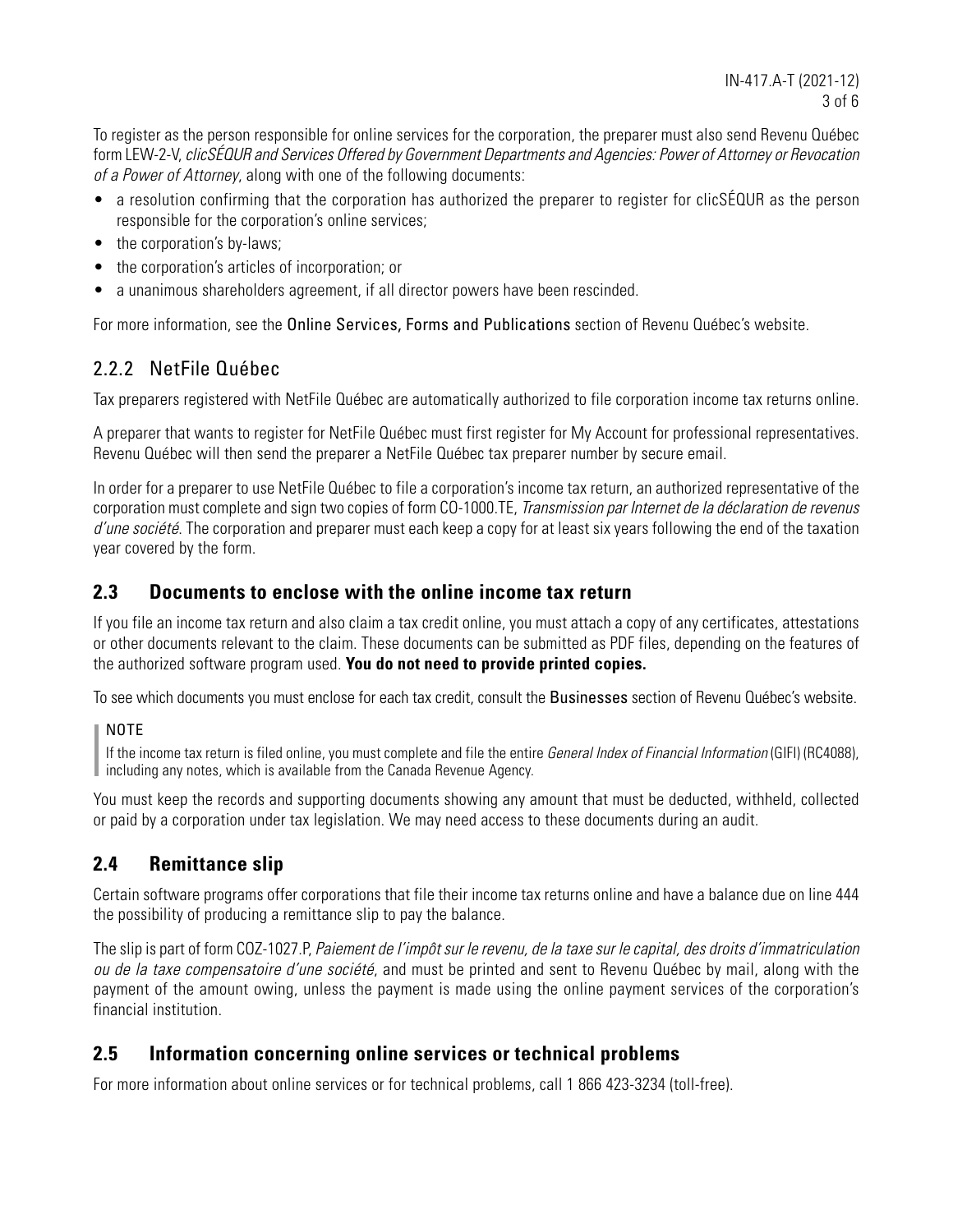## **3 Filing by mail**

Part 3 concerns non-resident corporations, corporations that file their income tax return in a foreign currency and corporations that cannot file an amended return online. These corporations must file their income tax return by mail.

Corporations that want to rectify their tax situation by making a voluntary disclosure must send their return by mail, courier or fax to the Direction principale des divulgations volontaires, du recouvrement international et de l'évolution des savoirs. For more information, see form LM-15-V, Voluntary Disclosure.

Any other corporation can file its income tax return by mail, provided its gross income does not exceed \$1 million **and the taxation year concerned ends after May 31, 2010**.

## **3.1 Requirements**

Before mailing any computer-generated income tax returns, you must make sure that the following specifications are met.

# 3.1.1 Paper

Forms must be printed on white paper having an M-weight of 30M (56 g/m<sup>2</sup>) or higher. Bleached recycled paper is accepted.

# 3.1.2 Printing

The typeface and ink colour used for the text and figures must be the same as or similar to those used in the forms published by Revenu Québec.

The pages must be in chronological order when a document is printed.

Forms COR-17.U and MR-69 must be printed as a separate document: no other form can be printed on the same sheet. For example, MR-69 can be printed on both sides of the sheet or printed only on the front of a sheet with no other form printed on the back.

Forms COR-17.W, COR-17.X, COR-17.Y and COR-17.Z can be printed on both sides of the same sheet. For example, the last page of COR-17.W and the first page of COR-17.X can be printed on both sides of a sheet, and the second page of COR-17.X and COR-17.Y can be printed on both sides of a second sheet.

Other documents can also be printed on both sides, but not on the same sheet as one of the forms mentioned in the previous two paragraphs.

Make sure that the name, address and phone number of the person or business that prepared the income tax return is printed on page 3 of form COR-17.W.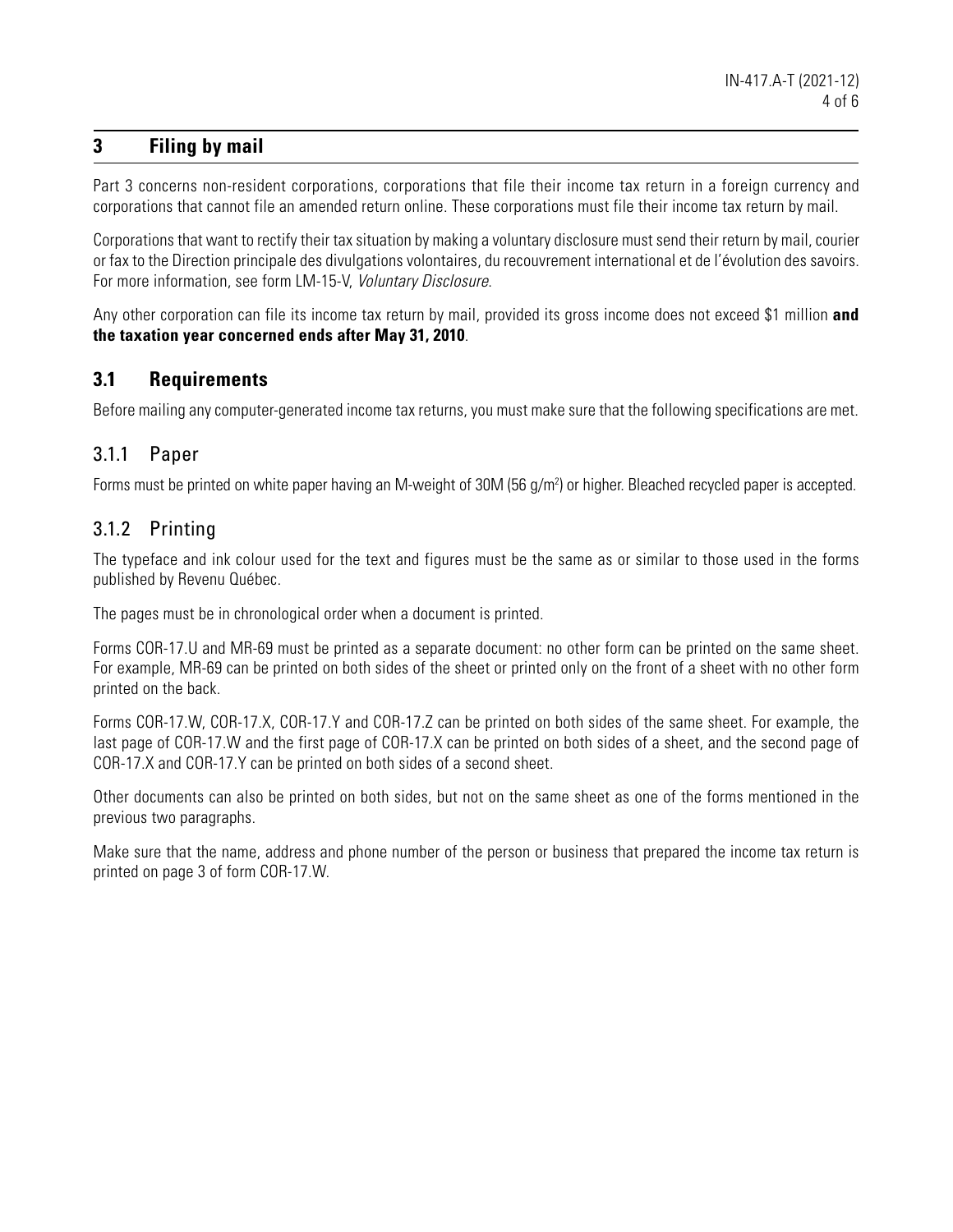## **3.2 Documents to enclose with the income tax return**

If you file an income tax return and also claim a tax credit by mail, you must attach a copy of any certificates, attestations or other documents relevant to the claim.

To see which documents you must enclose for each tax credit, consult the Businesses section of Revenu Québec's website.

To have the return processed faster, enclose all the pages of the following documents submitted to Revenu Québec, as applicable, in the order they are listed below:

- (a) a cheque or money order payable to the Minister of Revenue of Québec;
- (b) Autorisation relative à la communication de renseignements ou procuration (form MR-69), where applicable (you are not required to file this form every year, as it is generally valid indefinitely until revoked);
- (c) Données de la déclaration de revenus des sociétés (form COR-17.U);
- (d) Sommaire des champs à saisir des déclarations des sociétés (form COR-17.W);
- (e) Sommaire des champs à saisir du formulaire CO-130.A (form COR-17.X);
- (f) Sommaire des champs à saisir du formulaire CO-771.1.3 (form COR-17.Y);
- (g) Sommaire des champs à saisir du formulaire CO-1137.E (form COR-17.Z);
- (h) Déclaration de revenus des sociétés (form CO-17) or Déclaration de revenus et de renseignements des sociétés sans but lucratif (form CO-17.SP);
- (i) the following related forms and schedules of the corporation income tax return, presented in the order they are listed below:

| 1. CO-17.A.1 | 8. CO-786       | 15. CO-771.1.3                                            |
|--------------|-----------------|-----------------------------------------------------------|
| 2. CO-1136   | 9. CO-1140.A    | 16. CO-1137.E                                             |
| 3. CO-1012   | 10. CO-1136.CS  | 17. CO-1029.8.36.IN                                       |
| 4. CO-1140   | 11. CO-771.R.3  | 18. Tax credit applications and agreement forms, where    |
| 5. CO-1167   | 12. RD-222      | applicable, in alphanumeric order                         |
| 6. CO-771    | 13. CO-771.R.14 | 19. CO-17.S and other explanatory forms, where applicable |
| 7. CO-130.B  | 14. CO-130.A    |                                                           |

- (j) the RL slips in numerical order;
- (k) official receipts, advance rulings, eligibility certificates and other certificates or attestations, prospectus receipts and other documents related to any tax credit being claimed, if applicable;
- (l) the complete financial statements of the corporation (balance sheet, income statements, statement of retained earnings, cash flow statement and notes) electronically in PDF or another format offered by your software. In addition, if the corporation holds an interest in a joint venture or a partnership, you must also include the complete financial statements of the joint venture or partnership for each fiscal period that ended in the corporation's fiscal period.

#### NOTE

- Staple the income tax return and the other documents together (in the upper left-hand corner).
- Do not staple together the returns of different corporations or returns for different taxation years.
- All correspondence must be sent under separate cover.